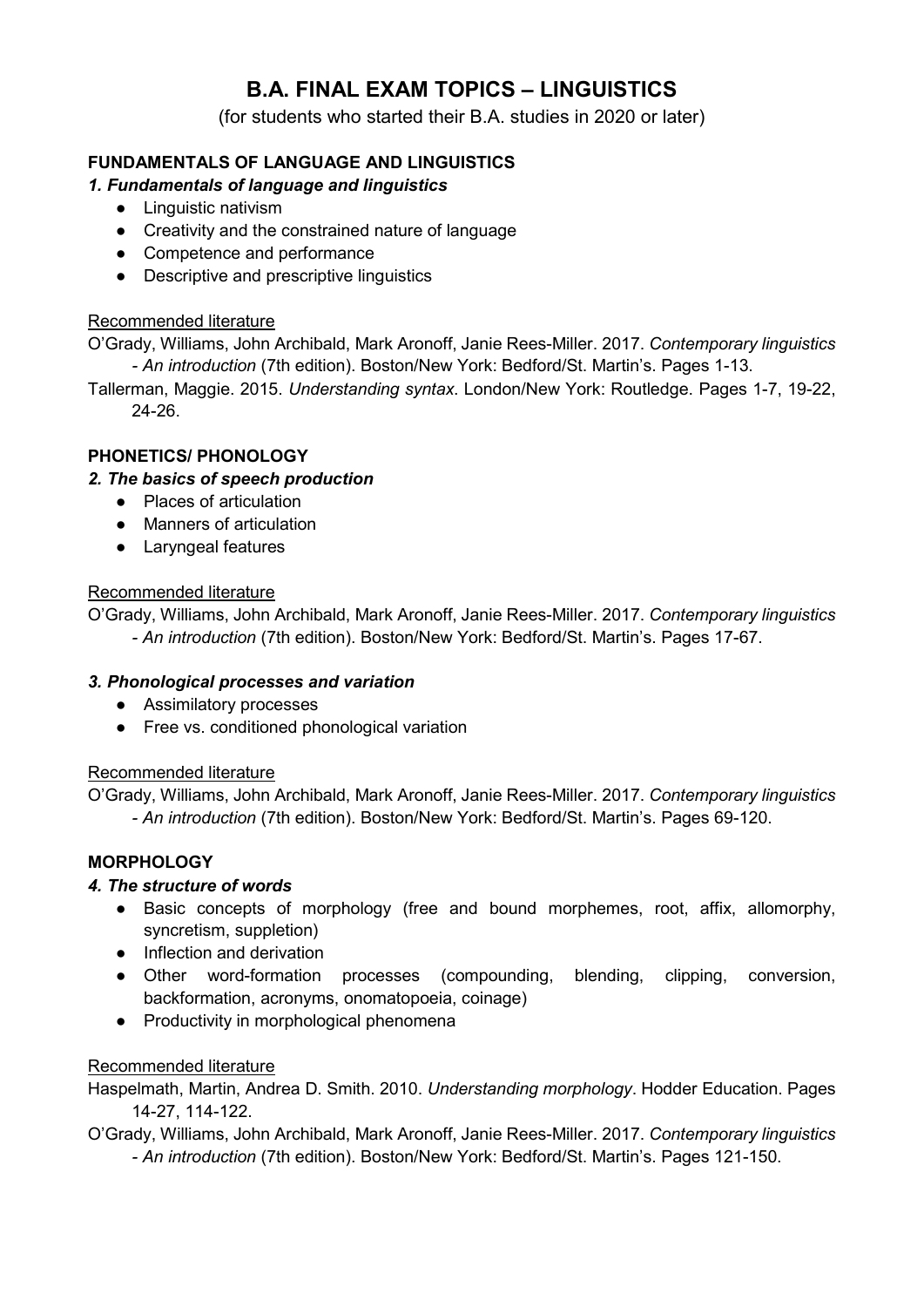Radford, Andrew, Martin Atkinson, David Britain, Harald Clahsen & Andrew Spencer. 2009. Linguistics - An introduction. Cambridge: Cambridge University Press. Pages 140-153.

# 5. Cross-linguistic variation in morphology

- Analytic, synthetic, agglutinative, fusional tendencies in languages
- Morphological phenomena cross-linguistically (e.g. pre/suf/circum/infixes, reduplication, ablaut)

# Recommended literature

- Haspelmath, Martin, Andrea D. Smith. 2010. Understanding morphology (2nd edition). Hodder Education. Pages 4-6.
- Lieber, Rochelle. 2009. Introducing morphology. Cambridge: Cambridge University Press. 75-81, 117-139.
- O'Grady, Williams, John Archibald, Mark Aronoff, Janie Rees-Miller. 2017. Contemporary linguistics - An introduction (7th edition). Boston/New York: Bedford/St. Martin's. Pages 274-276.
- Radford, Andrew, Martin Atkinson, David Britain, Harald Clahsen & Andrew Spencer. 2009. Linguistics - An introduction. Cambridge: Cambridge University Press. Pages 156-165.

# **SYNTAX**

# 6. Word classes

- The major word classes and their morphosyntactic properties in English
- Cross-linguistic variation of word class properties

#### Recommended literature

Carnie, Andrew. 2013. Syntax – A generative introduction. Blackwell Publishing, Oxford, UK pages: 43-54.

- Genetti, Carol. 2014. How languages work An introduction to language and linguistics (2nd edition). Cambridge: Cambridge University Press. Chapter 5.
- O'Grady, Williams, John Archibald, Mark Aronoff, Janie Rees-Miller. 2017. Contemporary linguistics - An introduction (7th edition). Boston/New York: Bedford/St. Martin's. Pages 169-172.

Tallerman, Maggie. 2015. Understanding syntax. London/New York: Routledge. Pages 33-69.

# 7. Sentence structure

- Syntactic constituency, constituency tests
- Basic X'-theory (head, complement, specifier, phrases)
- Structural ambiguity

# Recommended literature

O'Grady, Williams, John Archibald, Mark Aronoff, Janie Rees-Miller. 2017. Contemporary linguistics - An introduction (7th edition). Boston/New York: Bedford/St. Martin's. Pages 172-183, 238.

Radford, Andrew, Martin Atkinson, David Britain, Harald Clahsen & Andrew Spencer. 2009. Linguistics - An introduction. Cambridge: Cambridge University Press. Pages 257-264, 271- 276, 330-332.

# 8. Variation in syntax

- The UG hypothesis, Principles and parameters
- Syntactic movements in English and their variations in other languages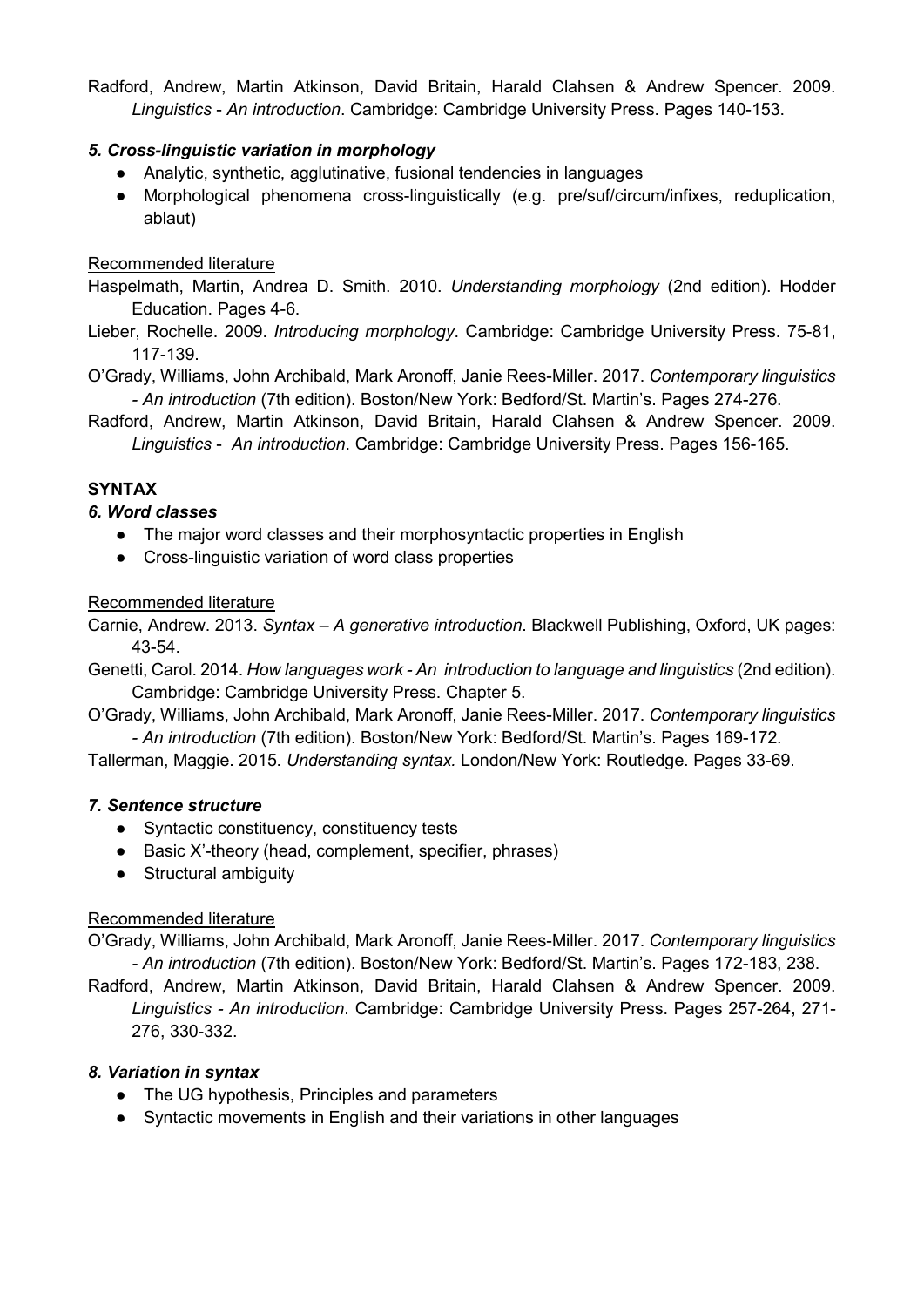#### Recommended literature

O'Grady, Williams, John Archibald, Mark Aronoff, Janie Rees-Miller. 2017. Contemporary linguistics - An introduction (7th edition). Boston/New York: Bedford/St. Martin's. Pages 183-198.

Radford, Andrew, Martin Atkinson, David Britain, Harald Clahsen & Andrew Spencer. 2009. Linguistics - An introduction. Cambridge: Cambridge University Press. Pages 293-301.

# **SEMANTICS**

# 9. Basic concepts of semantics

- Extension, intension
- Denotation, connotation
- Entailment
- Presupposition
- Paraphrase
- Contradiction
- The Principle of Compositionality

# Recommended literature

Kearns, Kate. 2011. Semantics (2nd edition). Palgrave/Macmillan. Pages 2-12, 17-20.

O'Grady, Williams, John Archibald, Mark Aronoff, Janie Rees-Miller. 2017. Contemporary linguistics - An introduction (7th edition). Boston/New York: Bedford/St. Martin's. Pages 221-224, 235- 236.

Radford, Andrew, Martin Atkinson, David Britain, Harald Clahsen & Andrew Spencer. 2009. Linguistics - An introduction. Cambridge: Cambridge University Press. Pages 392-394.

# 10. Word meaning

- Synonymy, antonymy, hyponymy, meronymy
- Homonymy, polysemy
- Prototype-theory, fuzzy concepts

# Recommended literature

Löbner, Sebastian. 2013. Understanding semantics. London/New York: Routledge. Pages 42-46, 85-97, 174-183.

O'Grady, Williams, John Archibald, Mark Aronoff, Janie Rees-Miller. 2017. Contemporary linguistics - An introduction (7th edition). Boston/New York: Bedford/St. Martin's. Pages 218-221, 228- 229.

Radford, Andrew, Martin Atkinson, David Britain, Harald Clahsen & Andrew Spencer. 2009. Linguistics - An introduction. Cambridge: Cambridge University Press. Pages 170-182.

# PRAGMATICS

# 11. Gricean implicature

- The Cooperative Principle
- Grice's maxims
- Conversational implicature

# Recommended literature

Birner, Betty. 2013. Introduction to Pragmatics. Malden, MA: Wiley-Balckwell. Pages 40-62, 68-73. Genetti, Carol. 2014. How languages work - An introduction to language and linguistics (2nd edition).

Cambridge: Cambridge University Press. 180-183. O'Grady, Williams, John Archibald, Mark Aronoff, Janie Rees-Miller. 2017. Contemporary linguistics

- An introduction (7th edition). Boston/New York: Bedford/St. Martin's. Pages 249-251.